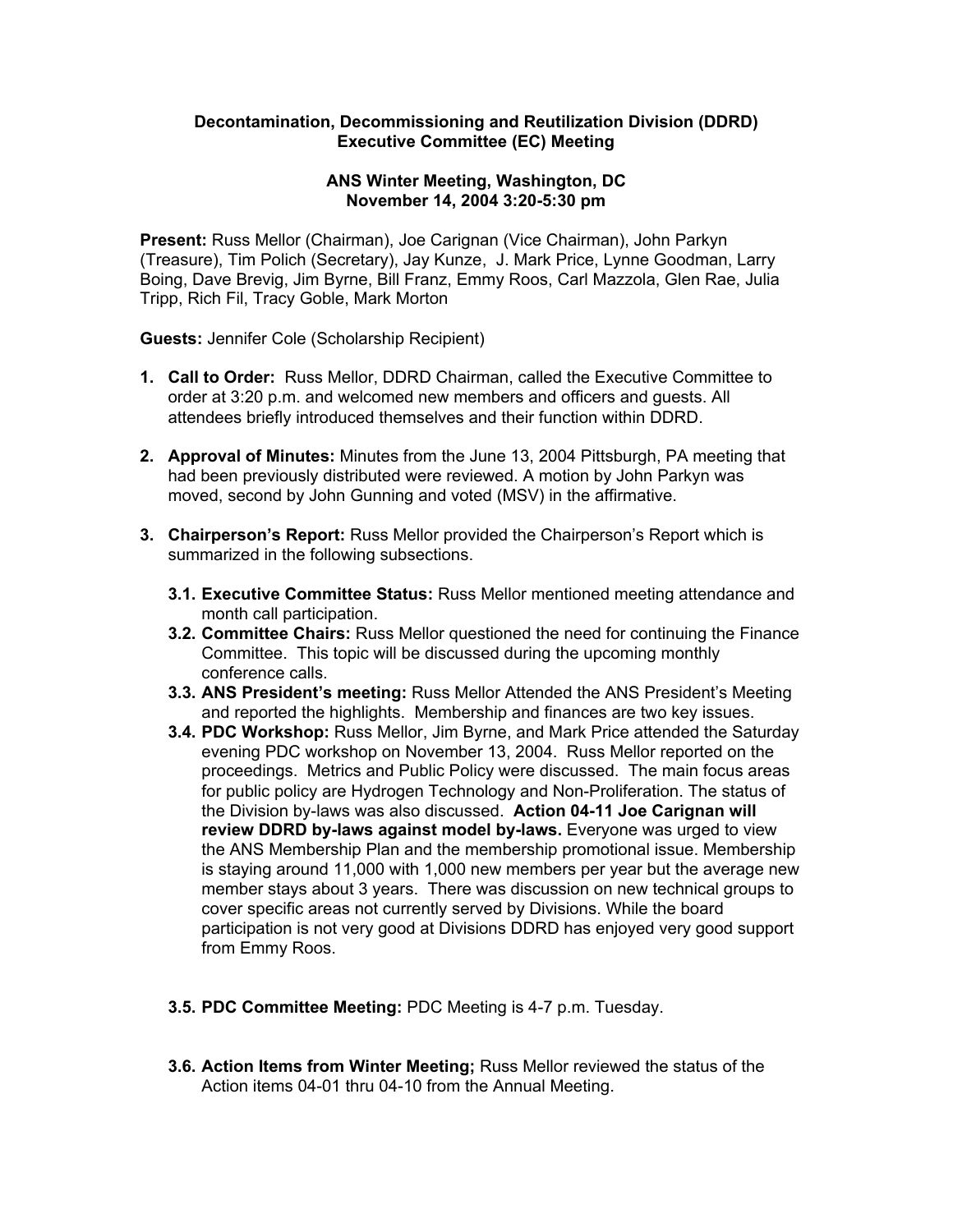- **4. Vice Chairperson's Report:**
	- **4.1. Goals and Planning:** Discussed the review and update of the DDRD 5-year plan **Action 04-12 Joe Carignan will review the 5-year plan consolidate any comments he receives and forward the results to the Chairman.**

## **5. Treasurer's Report:**

- **5.1. 2004 Budget:** John Parkyn reviewed the 2004 budget.
- **5.2. 2005 Budget:** John Parkyn discussed the 2005 budget and agreed to make adjustments to member allocation, student support, and other expenses. A motion to approve the 2005 budget as adjusted by Tim Polich was moved, second by John Gunning and voted (MSV) in the affirmative.

## **6. Reports From Standing and Special Committees**

**6.1. Program Committee:** Mark Price reviewed the discussion and decisions associated with the Program committee that had met just prior to the EC. The Program Committee discussed D&D Conference Consolidation, Continued support for the Annual Waste Management Symposium in Tucson, AZ, the final results/status of the 2004 Annual Meeting in Pittsburgh, PA. Also discussed was the programs for the current 2004 Winter Meeting in Washington, DC; and the proposed programs for the 2005 Annual Meeting in San Diego, CA; the 2005 Topical Meeting in Denver, CO; and the 2005 Winter Meeting in Washington, DC.

Mark Price is looking for some one to takeover the Program Committee. Mark presented a list of duties and responsibilities of the Program Committee Chair. Breaking the Program Committee Chair duties down and finding subcommittee chairs was discussed.

- **6.2. Nominating Committee:** Jim Byrne announce the DDRD 2005-2006 slate of officers. Joe Carignan for Chair, Larry Boing for Vice Chair Chair elect, John Parkyn and Richard Raaz for Secretary, Tim Polich and Tracy Goble for Treasurer, and Noah Fetherston, William Franz, Myron Kaczmarsky, and John Bowen for Executive Committee. A motion to approve the slate of potential officers and Executive Committee members by Tim Polich was moved, second by Joe Carignan and voted (MSV) in the affirmative.
- **6.3. Membership Committee:** Larry Boing presented the DDRD membership overview from a historic perspective and various demographic and geographic breakdowns. In summary there is a decrease in membership with decreases in utilities and government groupings a decrease in middle management and engineer groupings with the only increase being in retirees and other positions.
- **6.4. Public policy Committee:** Lynne Goodman presented the status on the LLW Disposal Public Policy Statement that is nearing completion and approval by the committee. Lynne will keep everyone informed on the movement of the background paper as it is drafted.
- **6.5. Scholarship Committee:** Jennifer Cole the DDRD scholarship recipient thanked the committee for the scholarship. Jay Kunze has no further update on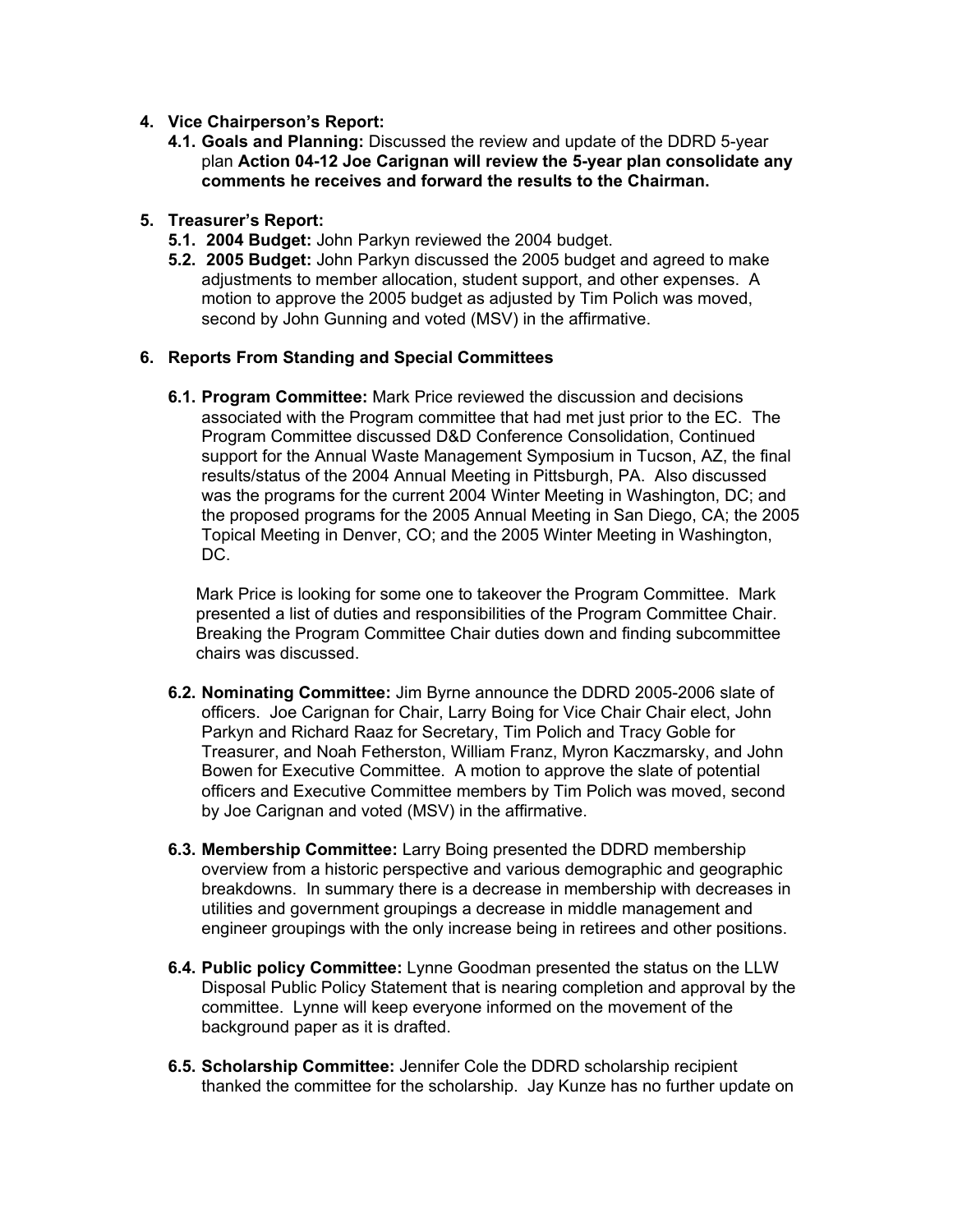the scholarship funding issue but stated he would attend the Scholarship Committee Meeting Tuesday.

- **6.6. Newsletter:** Russ Mellor recommended Vince Likar for an award for the extraordinary work he has done on the DDRD Newsletter.
- **6.7. Honors and Awards Committee:** Carl Mazzola reported the winners of the best paper award and difficulty in locating the winners once they have been identified. There was additional discussion on how to provide best paper award at the Waste Management Conference in Tucson, AZ.
- **6.8. Finance Committee:** Gerry Motl was not present and has not been attending meetings. No report was given.
- **6.9. Standards Committee:** Don Eggett provided a status on how slow the ANS Standards are moving. The initial standards were Security, Operator Training, and Defueled Safety Analysis, Validation of Radiological Data at Remediation Sites. Don is still requesting assistance in reviewing these standards and input from any sources who have expertise in these areas.
- **6.10. Web Content:** John Gunning discussed the division website ddrd.ans.org. Our website is current and has links to other material.
- **7. DD&R Topical 2005:** Jim Byrne discussed the status of the 2005 Topical in Denver, CO. The abstracts are due on January 14, 2005. Keep pushing to get abstracts and papers for the meeting.

#### **8. Other Items:**

- **8.1. Proposed DDRD Division Award:** Larry Boing provided the details on the final action to approve a division award.
- **8.2. ASME D&D Handbook:** The Handbook has been published and is on sale at this meeting and in the future through ANS Publications.
- **8.3. Model By-law revision:** Carl Mazzola reported that after clearing almost all the hurdles there is one more technicality that will delay the vote on acceptance of the Model by-laws.
- **8.4. Members only section on Website:** John Gunning is looking to set up a password accessible discussion group like Yahoo Groups. Russ Mellor will have the password distributed by ANS Headquarters. It will be a generic password initially to test the use of the discussion group.
- **8.5. Comments on White Paper on Realism in Nuclear Matters:** Russ Mellor has a pdf file of the report.

# **9. New Business:**

**9.1. ANS Student 2005:** Students from Ohio State University presented their call for papers and request of support to the Program Committee. A motion to support